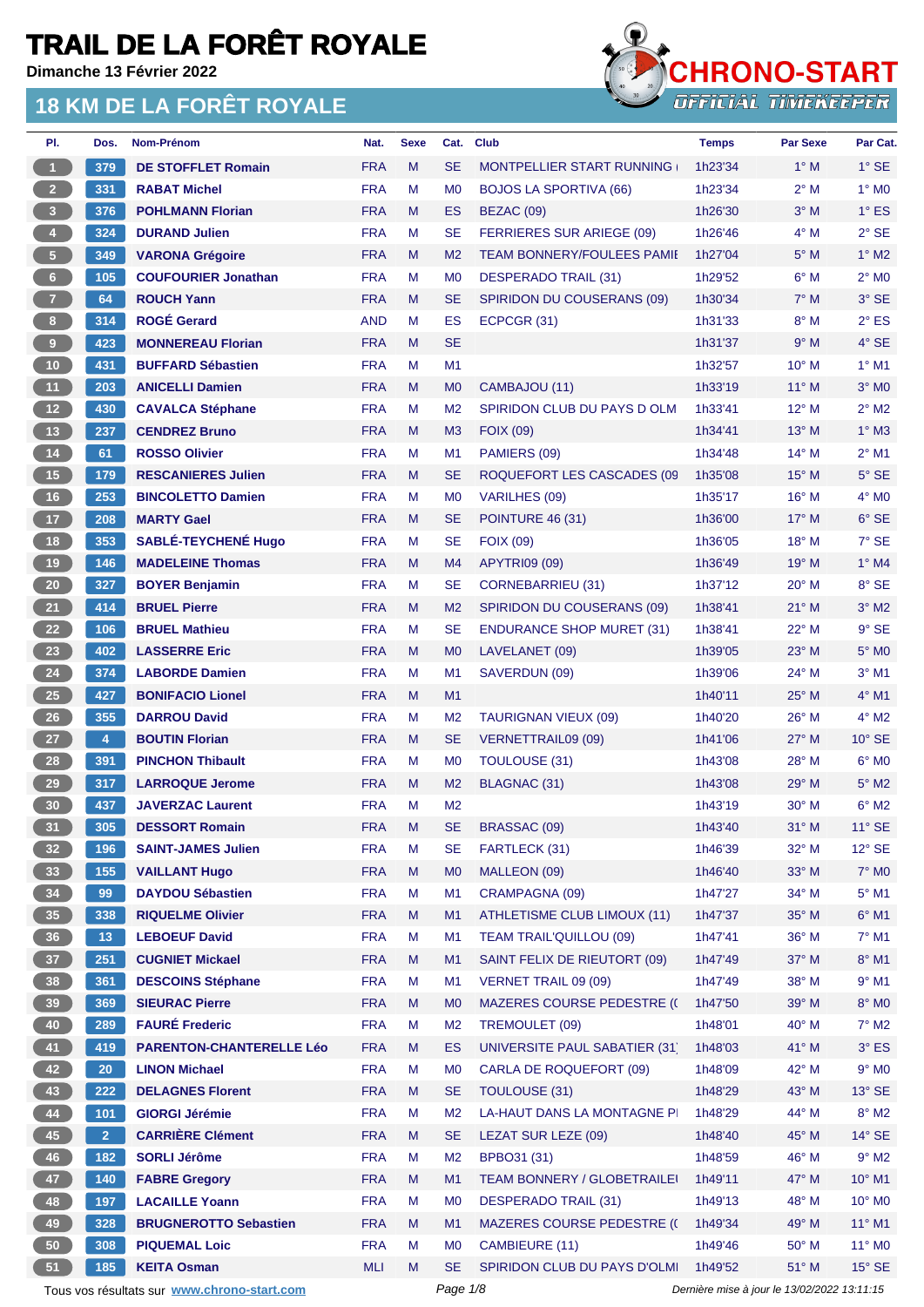**Dimanche 13 Février 2022**



| PI.             | Dos. | Nom-Prénom                                  | Nat.       | <b>Sexe</b> | Cat.           | <b>Club</b>                         | <b>Temps</b>                                | <b>Par Sexe</b> | Par Cat.                 |
|-----------------|------|---------------------------------------------|------------|-------------|----------------|-------------------------------------|---------------------------------------------|-----------------|--------------------------|
| 52              | 85   | <b>LEBOEUF Kevin</b>                        | <b>FRA</b> | M           | <b>SE</b>      | <b>TEAM TRAIL'QUILLOU (09)</b>      | 1h49'53                                     | 52° M           | $16°$ SE                 |
| 53              | 211  | <b>VERGNES David</b>                        | <b>FRA</b> | M           | M <sub>2</sub> | <b>TZIMBOULS TRAIL TEAM AUTERIY</b> | 1h49'59                                     | $53^\circ$ M    | $10^{\circ}$ M2          |
| 54              | 84   | <b>ABELLANEDA Jérôme</b>                    | <b>FRA</b> | M           | M <sub>2</sub> | LE PEYRAT (09)                      | 1h50'11                                     | 54° M           | $11^{\circ}$ M2          |
| 55              | 387  | <b>DE FREITAS Christophe</b>                | <b>FRA</b> | M           | M <sub>2</sub> | <b>SURBA (09)</b>                   | 1h50'26                                     | 55° M           | $12^{\circ}$ M2          |
| 56              | 392  | <b>BERGGOU Jaouad</b>                       | <b>FRA</b> | M           | <b>SE</b>      | LA TOUR DU CRIEU (09)               | 1h50'30                                     | 56° M           | $17^\circ$ SE            |
| 57              | 158  | <b>GRELLIER Pierre</b>                      | <b>FRA</b> | м           | <b>SE</b>      | <b>MAZERES COURSE PEDESTRES</b>     | 1h50'35                                     | 57° M           | $18°$ SE                 |
| 58              | 405  | <b>CAPELLE Aurélien</b>                     | <b>FRA</b> | M           | M1             | BPBO31 (31)                         | 1h50'36                                     | $58^\circ$ M    | 12° M1                   |
| 59              | 325  | <b>FINN Carlotta</b>                        | <b>FRA</b> | F           | <b>SE</b>      | <b>INTERSPORT PAMIERS (09)</b>      | 1h50'56                                     | $1^{\circ}$ F   | $1^\circ$ SE             |
| 60              | 254  | <b>HEBRAUD Hugues</b>                       | <b>FRA</b> | M           | M <sub>2</sub> | GINESTAS X TRAIL (11)               | 1h51'05                                     | $59^\circ$ M    | $13^\circ$ M2            |
| 61              | 334  | <b>LEPINAY Antoine</b>                      | <b>FRA</b> | м           | M <sub>3</sub> | S/L ATHLE 632 CUGNAUX (31)          | 1h51'10                                     | $60^\circ$ M    | $2^{\circ}$ M3           |
| 62              | 67   | <b>DUNAC Matthias</b>                       | <b>FRA</b> | M           | M <sub>1</sub> | <b>TEAM TRAIL'QUILLOU (09)</b>      | 1h51'18                                     | $61^\circ$ M    | $13^{\circ}$ M1          |
| 63              | 232  | <b>PIRES Daniel</b>                         | <b>FRA</b> | м           | M <sub>3</sub> | <b>FLAP (09)</b>                    | 1h51'19                                     | 62° M           | $3°$ M $3$               |
| 64              | 323  | <b>MINOTTI Angelot</b>                      | <b>FRA</b> | M           | M1             | <b>TOAC TRIATHLON (31)</b>          | 1h51'19                                     | $63^\circ$ M    | $14^{\circ}$ M1          |
| 65              | 228  | <b>ACERBIS Alain</b>                        | <b>FRA</b> | М           | M <sub>2</sub> | <b>SPIRIDON CLUB PAYS D OLMES (</b> | 1h51'23                                     | $64^{\circ}$ M  | $14^{\circ}$ M2          |
| 66              | 137  | <b>GRASSAUD Stephane</b>                    | <b>FRA</b> | M           | M1             | <b>RABAT LES TROIS SEIGNEURS (C</b> | 1h51'28                                     | $65^\circ$ M    | 15° M1                   |
| 67              | 19   | <b>ALLABERT Nicolas</b>                     | <b>FRA</b> | м           | <b>SE</b>      | <b>TCAP (09)</b>                    | 1h51'42                                     | $66^{\circ}$ M  | $19°$ SE                 |
| 68              | 264  | <b>JEANNE Pauline</b>                       | <b>FRA</b> | F           | <b>SE</b>      | <b>TOULOUSE (31)</b>                | 1h51'43                                     | $2^{\circ}$ F   | $2°$ SE                  |
| 69              | 263  | <b>MAHIEU Pierre-Jean</b>                   | <b>FRA</b> | M           | <b>SE</b>      | <b>TOULOUSE (31)</b>                | 1h51'46                                     | 67° M           | $20^\circ$ SE            |
| 70              | 412  | <b>SAURAT Yves</b>                          | <b>FRA</b> | M           | M7             | <b>J S LEZIGNAN CORBIERES (09)</b>  | 1h52'12                                     | 68° M           | $1^\circ$ M7             |
| 71              | 332  | <b>GOGUET Olivier</b>                       | <b>FRA</b> | M           | M <sub>3</sub> | ATHLE632 (31)                       | 1h52'16                                     | $69^\circ$ M    | $4^\circ$ M3             |
| 72              | 168  | <b>GAUTHIER Solenne</b>                     | <b>FRA</b> | F           | <b>SE</b>      | <b>EA FOIX (09)</b>                 | 1h52'17                                     | $3^\circ$ F     | 3° SE                    |
| 73              | 186  | <b>SANNIER David</b>                        | <b>FRA</b> | M           | <b>SE</b>      | MONTSERON (09)                      | 1h52'49                                     | $70^\circ$ M    | $21^\circ$ SE            |
| 74              | 276  | <b>GOUAZÉ Pierre</b>                        | <b>FRA</b> | M           | <b>SE</b>      | LES PUJOLS (09)                     | 1h53'08                                     | $71^\circ$ M    | 22° SE                   |
| 75              | 93   | <b>CANTIN Hyacinthe</b>                     | <b>FRA</b> | M           | M1             | LAVELANET (09)                      | 1h54'00                                     | 72° M           | $16^{\circ}$ M1          |
| 76              | 420  | <b>RUFFAT Baptiste</b>                      | <b>FRA</b> | M           | ES             | <b>TCAP (09)</b>                    | 1h54'42                                     | $73^\circ$ M    | $4^\circ$ ES             |
| 77              | 313  | <b>FRAPPAT Guilhem</b>                      | <b>FRA</b> | м           | M <sub>3</sub> | GRAULHET (81)                       | 1h54'43                                     | 74° M           | $5^\circ$ M3             |
| 78              | 383  | <b>MOUSTIER Michael</b>                     | <b>FRA</b> | M           | M1             | RIMONT (09)                         | 1h54'43                                     | $75^\circ$ M    | 17° M1                   |
| 79              | 18   | <b>CALVET Jeff</b>                          | <b>FRA</b> | м           | M <sub>3</sub> | <b>ACPAMIERS (09)</b>               | 1h55'08                                     | 76° M           | $6^\circ$ M3             |
| 80              | 181  | <b>ALQUIER Magali</b>                       | <b>FRA</b> | F           | M <sub>2</sub> | PORTET ATHLETIC CLUB (31)           | 1h55'18                                     | $4^{\circ}$ F   | $1^\circ$ M2             |
| 81              | 223  | <b>LOPEZ Olivier</b>                        | <b>FRA</b> | M           | M1             | LES COUREURS FOUS DE SERIG          | 1h55'18                                     | 77° M           | 18° M1                   |
| 82              | 381  | <b>FREY Fabien</b>                          | <b>FRA</b> | M           | <b>SE</b>      | MAZERES (09)                        | 1h55'19                                     | 78° M           | 23° SE                   |
| 83              | 345  | <b>ORTEGA Manuel</b>                        | <b>FRA</b> | M           | M <sub>5</sub> | <b>ACPAMIERS (09)</b>               | 1h55'43                                     | 79° M           | $1^\circ$ M <sub>5</sub> |
| 84              | 54   | <b>PUBLIER Franck</b>                       | <b>FRA</b> | M           | M1             | SPORT NATURE MONTGAILHARD           | 1h56'14                                     | 80° M           | 19° M1                   |
| 85              | 107  | <b>SEMERJIAN Maria</b>                      | <b>FRA</b> | F           | M <sub>2</sub> | TEAM I-RUN / LA SPORTIVA (31)       | 1h56'26                                     | $5^{\circ}$ F   | $2^{\circ}$ M2           |
| 86              | 385  | <b>RIVIERE Thibaud</b>                      | <b>FRA</b> | M           | <b>SE</b>      | <b>MAZERES COURSE PEDESTRE (C</b>   | 1h56'29                                     | 81° M           | $24^{\circ}$ SE          |
| 87              | 47   | <b>ADROIT Benjamin</b>                      | <b>FRA</b> | M           | <b>SE</b>      | BELCAIRE (11)                       | 1h56'36                                     | 82° M           | $25^\circ$ SE            |
| 88              | 347  | <b>PROVENZA Valentin</b>                    | <b>FRA</b> | M           | <b>SE</b>      | <b>TOULOUSE (31)</b>                | 1h56'41                                     | 83° M           | $26^\circ$ SE            |
| 89              | 426  | <b>DESCAMPS David</b>                       | <b>FRA</b> | M           | M <sub>2</sub> | <b>CASTELNAUDARY (11)</b>           | 1h56'44                                     | 84° M           | $15^{\circ}$ M2          |
| 90 <sub>o</sub> | 95   | <b>ROUJA Johann</b>                         | <b>FRA</b> | M           | M <sub>0</sub> | CA BALMA (31)                       | 1h56'46                                     | 85° M           | 12° MO                   |
| 91              | 357  | <b>TOPPAN Frederic</b>                      | <b>FRA</b> | М           | M <sub>0</sub> | BAZIEGE (31)                        | 1h56'48                                     | 86° M           | 13° MO                   |
| 92              | 295  | <b>MIGNÉ Nicolas</b>                        | <b>FRA</b> | M           | M1             | SPIRIDON (09)                       | 1h57'09                                     | 87° M           | 20° M1                   |
| 93              | 259  | <b>LOPES Claude</b>                         | <b>FRA</b> | M           | M1             | <b>DUN (09)</b>                     | 1h57'13                                     | 88° M           | 21° M1                   |
| 94              | 220  | <b>VAILLANT Marc</b>                        | <b>FRA</b> | M           | M <sub>0</sub> | <b>L'HERM (09)</b>                  | 1h57'19                                     | 89° M           | 14° MO                   |
| 95              | 74   | <b>VIDAL Jean-Michel</b>                    | <b>FRA</b> | M           | M <sub>3</sub> | LA BASTIDE SUR L'HERS (09)          | 1h57'21                                     | 90° M           | $7^\circ$ M3             |
| 96              | 428  | <b>TOURROU Rémi</b>                         | <b>FRA</b> | M           | M <sub>0</sub> |                                     | 1h57'27                                     | $91°$ M         | 15° MO                   |
| 97              | 103  | <b>MICHEL Gildas</b>                        | <b>FRA</b> | M           | M1             | SPORT NATURE MONTGAILHARD           | 1h57'28                                     | 92° M           | 22° M1                   |
| 98              | 321  | <b>MAYER Guilhem</b>                        | <b>FRA</b> | M           | M <sub>2</sub> | VARILHES (09)                       | 1h57'28                                     | 93° M           | $16^{\circ}$ M2          |
| 99              | 401  | <b>BOURIANNE Thierry</b>                    | <b>FRA</b> | M           | M <sub>3</sub> | TEAM CALOR (31)                     | 1h57'41                                     | 94° M           | $8^\circ$ M3             |
| (100)           | 218  | <b>POSTEL-LABARTHE Olivier</b>              | <b>FRA</b> | M           | <b>ES</b>      | UNIVERSITE TOULOUSE PAUL S/         | 1h58'02                                     | 95° M           | $5^\circ$ ES             |
| $101$           | 252  | <b>GALY Frédéric</b>                        | <b>FRA</b> | M           | M1             | MASSAT (09)                         | 1h58'04                                     | 96° M           | 23° M1                   |
| $102$           | 126  | <b>TROUILLARD Fabrice</b>                   | <b>FRA</b> | M           | M <sub>3</sub> | <b>FOULEE DES TROIS QUILLES (11</b> | 1h58'09                                     | 97° M           | $9°$ M3                  |
|                 |      | Tous vos résultats sur www.chrono-start.com |            |             | Page 2/8       |                                     | Dernière mise à jour le 13/02/2022 13:11:15 |                 |                          |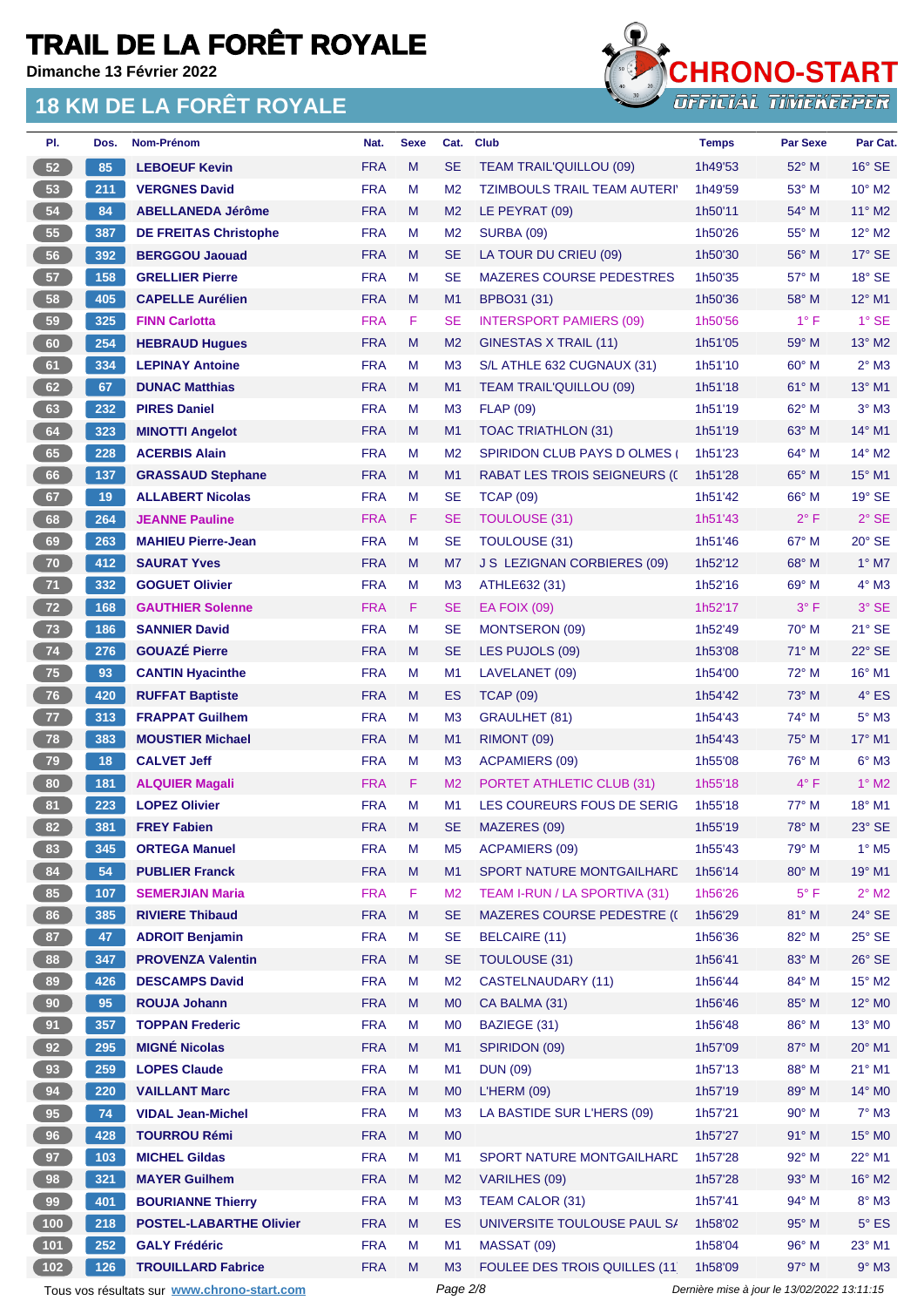**Dimanche 13 Février 2022**



| PI.                                                 | Dos.  | Nom-Prénom                                  | Nat.       | <b>Sexe</b> | Cat.           | <b>Club</b>                          | <b>Temps</b>                                | <b>Par Sexe</b> | Par Cat.                   |
|-----------------------------------------------------|-------|---------------------------------------------|------------|-------------|----------------|--------------------------------------|---------------------------------------------|-----------------|----------------------------|
| 103                                                 | 188   | <b>POUSSE Philippe</b>                      | <b>FRA</b> | M           | M <sub>2</sub> | TOULOUSE (31)                        | 1h58'13                                     | $98^\circ$ M    | $17^\circ$ M2              |
| (104)                                               | 73    | <b>VERGER Jérome</b>                        | <b>FRA</b> | M           | M <sub>2</sub> | <b>VILLEPINTE (11)</b>               | 1h58'16                                     | $99^\circ$ M    | $18^\circ$ M2              |
| (105)                                               | 157   | <b>COT Nicolas</b>                          | <b>FRA</b> | M           | M <sub>0</sub> | MALLEON (09)                         | 1h58'18                                     | $100^\circ$ M   | 16° MO                     |
| $106$                                               | 277   | <b>BEDEL Frédéric</b>                       | <b>FRA</b> | M           | M <sub>0</sub> | RAMONVILLE (31)                      | 1h58'19                                     | $101^\circ$ M   | $17^\circ$ MO              |
| 107                                                 | 265   | <b>HAUTEFORT Mathieu</b>                    | <b>FRA</b> | M           | M <sub>1</sub> | LES COUREURS DU DIMANCHE (           | 1h58'19                                     | $102^\circ$ M   | 24° M1                     |
| 108                                                 | 364   | <b>JARILLON Claire</b>                      | <b>FRA</b> | F           | <b>SE</b>      | <b>TOULOUSE (31)</b>                 | 1h58'24                                     | $6^{\circ}$ F   | $4°$ SE                    |
| (109)                                               | 310   | <b>QUEIROZ José-Carlos</b>                  | <b>FRA</b> | M           | M <sub>1</sub> | <b>TOULOUSE (31)</b>                 | 1h58'25                                     | 103° M          | 25° M1                     |
| $\begin{array}{c} \n \textbf{110} \\ \end{array}$   | 224   | <b>LUNGU Victor</b>                         | <b>FRA</b> | м           | M <sub>0</sub> | CSA 4E R.E (11)                      | 1h58'46                                     | 104° M          | 18° MO                     |
| (111)                                               | 58    | <b>MARTINEZ David</b>                       | <b>FRA</b> | M           | M <sub>3</sub> | <b>AUCH (32)</b>                     | 1h59'01                                     | 105° M          | $10^{\circ}$ M3            |
| (112)                                               | 312   | <b>SOULIER Clément</b>                      | <b>FRA</b> | M           | <b>SE</b>      | <b>TOULOUSE (31)</b>                 | 1h59'08                                     | $106^\circ$ M   | 27° SE                     |
| (113)                                               | 235   | <b>ARTAUD Jérôme</b>                        | <b>FRA</b> | M           | M <sub>2</sub> | MERCENAC (09)                        | 1h59'32                                     | $107^\circ$ M   | 19° M2                     |
| $\boxed{114}$                                       | $122$ | <b>DURAND Gérard</b>                        | <b>FRA</b> | M           | M <sub>6</sub> | VO2 MAX TARASCON SUR ARIEG           | 1h59'36                                     | $108^\circ$ M   | $1^\circ$ M6               |
| (115)                                               | 173   | <b>VERGUET Stephane</b>                     | <b>FRA</b> | M           | M <sub>2</sub> | LA TOUR DU CRIEU (09)                | 1h59'50                                     | $109^\circ$ M   | $20^\circ$ M2              |
| (116)                                               | 246   | <b>MORENO Jose</b>                          | <b>FRA</b> | М           | M <sub>5</sub> | BPBO31 (31)                          | 2h00'03                                     | $110^{\circ}$ M | $2^{\circ}$ M <sub>5</sub> |
| (117)                                               | 413   | <b>RAYMONDON Teddy</b>                      | <b>FRA</b> | M           | ES             | <b>SPIRIDON DU COUSERANS (09)</b>    | 2h00'07                                     | $111^\circ$ M   | $6^{\circ}$ ES             |
| $\boxed{118}$                                       | 10    | <b>BROUARD Olivier</b>                      | <b>FRA</b> | M           | M <sub>2</sub> | LES PUJOLS (09)                      | 2h00'28                                     | $112^{\circ}$ M | $21^{\circ}$ M2            |
| (119)                                               | 39    | <b>BRU Alexandre</b>                        | <b>FRA</b> | M           | M <sub>2</sub> | <b>SPORT NATURE MONTGAILLARD</b>     | 2h00'41                                     | $113^\circ$ M   | 22° M2                     |
| (120)                                               | 356   | <b>OCQUEMAN Quentin</b>                     | <b>FRA</b> | M           | <b>SE</b>      | MIREPOIX (09)                        | 2h00'41                                     | 114° M          | 28° SE                     |
| (121)                                               | 91    | <b>JOUTEAU Alexis</b>                       | <b>FRA</b> | M           | M <sub>0</sub> | TOULOUSE (31)                        | 2h00'46                                     | $115^\circ$ M   | 19° M <sub>0</sub>         |
| $122$                                               | 343   | <b>CAMBRAY Gérald</b>                       | <b>FRA</b> | M           | M <sub>1</sub> | CARBONNE (31)                        | 2h00'54                                     | $116^\circ$ M   | 26° M1                     |
| (123)                                               | 417   | <b>THEPAUT Olivier</b>                      | <b>FRA</b> | M           |                | <b>GANG EASY SWIMRUN OCCITAN</b>     |                                             | $117^\circ$ M   | $11^{\circ}$ M3            |
|                                                     |       |                                             |            |             | M <sub>3</sub> |                                      | 2h01'10                                     |                 |                            |
| $124$                                               | 239   | <b>TOURRETTE Stephanie</b>                  | <b>FRA</b> | F           | M <sub>0</sub> | SCO (31)                             | 2h01'18                                     | $7^{\circ}$ F   | $1°$ MO                    |
| (125)                                               | 241   | <b>GOUZY Pierre</b>                         | <b>FRA</b> | M           | M <sub>0</sub> | CAP09 (09)                           | 2h01'39                                     | $118^\circ$ M   | $20^\circ$ M <sub>0</sub>  |
| $126$                                               | 372   | <b>MADROLLE David</b>                       | <b>FRA</b> | м           | M <sub>2</sub> | CAP09 - APYTRI (09)                  | 2h01'39                                     | 119° M          | $23^\circ$ M2              |
| (127)                                               | 205   | <b>CHAPELAIN Pascal</b>                     | <b>FRA</b> | M           | M <sub>5</sub> | ST FOY D'AIGREFEUILLE (31)           | 2h01'54                                     | $120^\circ$ M   | $3°$ M <sub>5</sub>        |
| 128                                                 | 219   | <b>PRAT Gaetan</b>                          | <b>FRA</b> | M           | <b>SE</b>      | <b>MONTFERRIER (09)</b>              | 2h01'56                                     | $121^\circ$ M   | $29^\circ$ SE              |
| $129$                                               | 287   | <b>DEMONT Gael</b>                          | <b>FRA</b> | M           | M <sub>0</sub> | TEULAT (81)                          | 2h01'58                                     | $122^{\circ}$ M | 21° MO                     |
| (130)                                               | 282   | <b>RATIA Sylvain</b>                        | <b>FRA</b> | M           | M <sub>2</sub> | <b>GINESTAS X TRAIL (11)</b>         | 2h01'59                                     | $123^\circ$ M   | $24^{\circ}$ M2            |
| (131)                                               | 9     | <b>CALDONAZZO Romain</b>                    | <b>FRA</b> | M           | <b>SE</b>      | BELESTA (09)                         | 2h02'11                                     | $124^\circ$ M   | 30° SE                     |
| $132$                                               | 286   | <b>BESCOND Anthony</b>                      | <b>FRA</b> | M           | M <sub>0</sub> | CAP09 (09)                           | 2h03'18                                     | 125° M          | 22° MO                     |
| (133)                                               | 362   | <b>BELLUCCI Fanny</b>                       | <b>FRA</b> | F           | M1             | <b>CALABASS'TRAIL (09)</b>           | 2h03'35                                     | $8^{\circ}$ F   | $1°$ M1                    |
| $134$                                               | 165   | <b>EMOURGEON Charlotte</b>                  | <b>FRA</b> | F           | <b>SE</b>      | <b>VO2MAX (09)</b>                   | 2h03'55                                     | 9° F            | $5^\circ$ SE               |
| (135)                                               | 303   | <b>CABEZAS Nicolas</b>                      | <b>FRA</b> | M           | M1             | <b>SPIRIDON CLUB PAYS DOLMES (I)</b> | 2h03'55                                     | 126° M          | 27° M1                     |
| $136$                                               | 66    | <b>BOUSQUET Sebastien</b>                   | <b>FRA</b> | M           | M <sub>2</sub> | <b>CLUB DU PAYS DOLMES SPIRIDC</b>   | 2h03'55                                     | 127° M          | $25^{\circ}$ M2            |
| (137)                                               | 378   | <b>CABEZAS Mickaël</b>                      | <b>FRA</b> | M           | M <sub>1</sub> | LSO TRAIL (64)                       | 2h03'55                                     | 128° M          | 28° M1                     |
| (138)                                               | 68    | <b>MARIANI Cedric</b>                       | <b>FRA</b> | M           | M <sub>0</sub> | MAZERE CYCLO CLUB (31)               | 2h03'56                                     | 129° M          | 23° M0                     |
| (139)                                               | 371   | <b>MARQUEZ Christopher</b>                  | <b>FRA</b> | M           | <b>SE</b>      | LIMOUX (11)                          | 2h04'13                                     | 130° M          | $31^\circ$ SE              |
| $\begin{array}{c} \hline 140 \end{array}$           | 14    | <b>ARGOUARCH Loïc</b>                       | <b>FRA</b> | M           | M <sub>0</sub> | <b>NOUEILLES (31)</b>                | 2h04'17                                     | 131° M          | 24° MO                     |
| (141)                                               | 336   | <b>GALY Nicolas</b>                         | <b>FRA</b> | M           | M1             | MONTAUT (09)                         | 2h04'44                                     | 132° M          | 29° M1                     |
| (142)                                               | 306   | <b>GOUDEAU Nicolas</b>                      | <b>FRA</b> | M           | M <sub>3</sub> | <b>LES 12 14 NIORT (79)</b>          | 2h04'45                                     | 133° M          | $12^{\circ}$ M3            |
| 143                                                 | 281   | <b>PUJOL Marc</b>                           | <b>FRA</b> | M           | M1             | <b>TARASCON SUR ARIEGE (09)</b>      | 2h04'50                                     | 134° M          | 30° M1                     |
| $\boxed{144}$                                       | 409   | <b>RAYMONDON Olivier</b>                    | <b>FRA</b> | M           | M <sub>2</sub> | SPIRIDON DU COUSERANS (09)           | 2h04'51                                     | $135^\circ$ M   | $26^{\circ}$ M2            |
| (145)                                               | 250   | <b>FOUET Jeremy</b>                         | <b>FRA</b> | M           | <b>SE</b>      | <b>CANTE (09)</b>                    | 2h05'02                                     | 136° M          | 32° SE                     |
| 146                                                 | 375   | <b>CLANET Olivier</b>                       | <b>FRA</b> | M           | M <sub>0</sub> | <b>TOULOUSE (31)</b>                 | 2h05'12                                     | 137° M          | 25° M0                     |
| (147)                                               | 260   | <b>LAURET Ronald</b>                        | <b>FRA</b> | M           | M <sub>3</sub> | TZIMBOUL (31)                        | 2h05'23                                     | $138^\circ$ M   | $13^\circ$ M3              |
| $148$                                               | 15    | <b>ANASTASE Mathieu</b>                     | <b>FRA</b> | М           | M <sub>1</sub> | <b>NOUEILLES (31)</b>                | 2h05'23                                     | $139^\circ$ M   | 31° M1                     |
| (149)                                               | 269   | <b>BOCHER Franck</b>                        | <b>FRA</b> | M           | M <sub>3</sub> | <b>NEANT (09)</b>                    | 2h05'28                                     | 140° M          | $14^{\circ}$ M3            |
| 150                                                 | 261   | <b>FERREIRA Paulo</b>                       | <b>FRA</b> | M           | M <sub>2</sub> | SPORT NATURE MONTGAILLARD            | 2h05'28                                     | $141^\circ$ M   | $27^\circ$ M2              |
| (151)                                               | 49    | <b>FAVENNEC Erwan</b>                       | <b>FRA</b> | M           | M <sub>3</sub> | AC AUTERIVE (31)                     | 2h05'31                                     | 142° M          | $15^\circ$ M3              |
| $\begin{array}{c} \hline 152 \\ \hline \end{array}$ | 432   | <b>PATALONE Nicolas</b>                     | <b>FRA</b> | M           | M <sub>0</sub> |                                      | 2h05'56                                     | $143^\circ$ M   | 26° MO                     |
| (153)                                               | 390   | <b>CHOPIN Corinne</b>                       | <b>FRA</b> | F           | M <sub>2</sub> | <b>VO2MAX TARASCON (09)</b>          | 2h06'03                                     | $10^{\circ}$ F  | $3^\circ$ M2               |
|                                                     |       | Tous vos résultats sur www.chrono-start.com |            |             | Page 3/8       |                                      | Dernière mise à jour le 13/02/2022 13:11:15 |                 |                            |
|                                                     |       |                                             |            |             |                |                                      |                                             |                 |                            |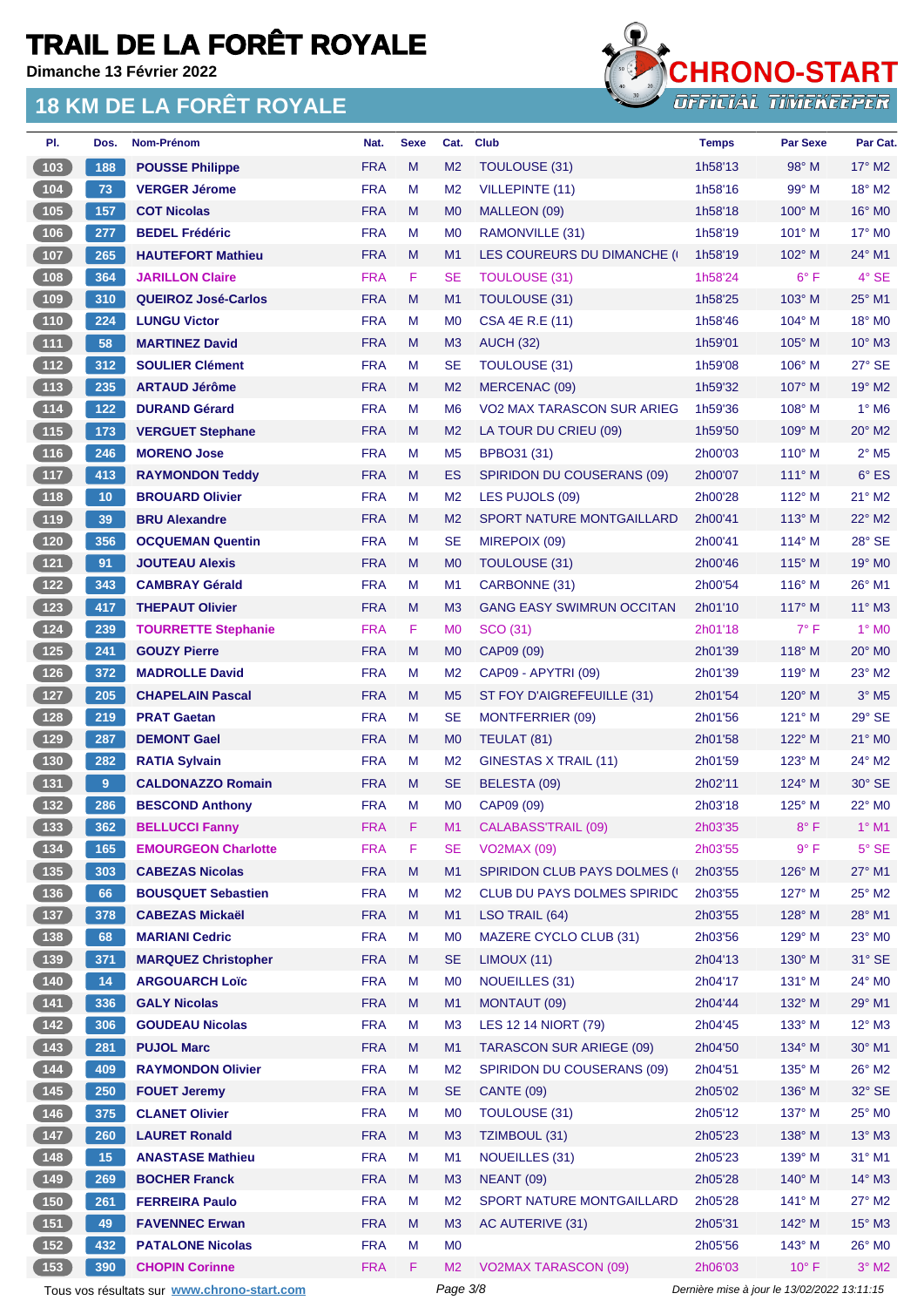**Dimanche 13 Février 2022**

#### **18 KM DE LA FORÊT ROYALE**



| PI.                                       | Dos.                 | Nom-Prénom                      | Nat.       | <b>Sexe</b> | Cat.           | <b>Club</b>                        | <b>Temps</b> | <b>Par Sexe</b> | Par Cat.                 |
|-------------------------------------------|----------------------|---------------------------------|------------|-------------|----------------|------------------------------------|--------------|-----------------|--------------------------|
| 154                                       | 27                   | <b>PROSDOCIMI Eric</b>          | <b>FRA</b> | M           | M4             | SAINT PIERRE DE RIVIERE (09)       | 2h06'12      | $144^\circ$ M   | $2^{\circ}$ M4           |
| (155)                                     | 40                   | <b>EVANS Cécile</b>             | <b>FRA</b> | F           | M1             | <b>ACPAMIERS (09)</b>              | 2h06'13      | $11^{\circ}$ F  | $2^{\circ}$ M1           |
| (156)                                     | 339                  | <b>RANÇON Pierre</b>            | <b>FRA</b> | M           | M <sub>5</sub> | <b>ASTARAC FOND CLUB (31)</b>      | 2h06'25      | $145^\circ$ M   | $4^\circ$ M <sub>5</sub> |
| $157$                                     | 363                  | <b>HUBERT Alexandre</b>         | <b>FRA</b> | М           | <b>SE</b>      | CA BALMA (31)                      | 2h06'45      | $146^\circ$ M   | 33° SE                   |
| (158)                                     | 316                  | <b>FREJOU Patrice</b>           | <b>FRA</b> | M           | M4             | GRANZAY-GRIPT (79)                 | 2h06'49      | 147° M          | $3°$ M4                  |
| (159)                                     | 104                  | <b>RIEGEL Adrien</b>            | <b>FRA</b> | М           | <b>SE</b>      | COLOMIERS (31)                     | 2h06'56      | $148^\circ$ M   | 34° SE                   |
| (160)                                     | 315                  | <b>VIGUIE Gaetan</b>            | <b>FRA</b> | M           | ES             | TEAM PAUL SABATIER RUN (31)        | 2h07'04      | $149^\circ$ M   | $7^\circ$ ES             |
| (161)                                     | 216                  | <b>FRANC Guillaume</b>          | <b>FRA</b> | М           | <b>SE</b>      | <b>FOIX (09)</b>                   | 2h07'25      | $150^\circ$ M   | $35^\circ$ SE            |
| (162)                                     | 65                   | <b>GILLES Matthieu</b>          | <b>FRA</b> | M           | M1             | SAINT JEAN (31)                    | 2h07'29      | $151^\circ$ M   | 32° M1                   |
| (163)                                     | 350                  | <b>REY Steeve</b>               | <b>FRA</b> | М           | M1             | <b>TEAM BONNERY (11)</b>           | 2h07'52      | 152° M          | 33° M1                   |
| (164)                                     | 76                   | <b>CARBONARO-ORDONEZ Sophie</b> | <b>FRA</b> | F.          | M1             | <b>DDX</b> (31)                    | 2h07'54      | $12^{\circ}$ F  | $3°$ M1                  |
| (165)                                     | 307                  | <b>GARCIA Julie</b>             | <b>FRA</b> | F           | M1             | <b>GINESTAS X TRAIL (11)</b>       | 2h08'09      | $13^{\circ}$ F  | 4° M1                    |
| (166)                                     | 329                  | <b>BOURRIER David</b>           | <b>FRA</b> | M           | M1             | PORTET ATHLETHIC CLUB (31)         | 2h08'10      | $153^\circ$ M   | $34^\circ$ M1            |
| (167)                                     | 138                  | <b>PLEVER Christophe</b>        | <b>FRA</b> | М           | M4             | LAURAGAIS ATHLETISME CASTE         | 2h08'14      | 154° M          | $4^\circ$ M4             |
| 168                                       | 113                  | <b>GABRIELI Nicolas</b>         | <b>FRA</b> | M           | <b>SE</b>      | LABEGE (31)                        | 2h08'16      | $155^\circ$ M   | $36^\circ$ SE            |
| 169                                       | 406                  | <b>LOTHORE Bertrand</b>         | <b>FRA</b> | М           | M4             | <b>VILLENEUVE DU PAREAGE (09)</b>  | 2h09'13      | $156^\circ$ M   | 5° M4                    |
| (170)                                     | 88                   | <b>CROIZIER Josselin</b>        | <b>FRA</b> | M           | M <sub>0</sub> | <b>MARCILLAC VALLON (12)</b>       | 2h09'28      | $157^\circ$ M   | $27^\circ$ MO            |
| $\overline{171}$                          | 227                  | <b>FLAMBEAUX Charlotte</b>      | <b>FRA</b> | F           | M <sub>2</sub> | SAVERDUN (09)                      | 2h09'36      | $14^{\circ}$ F  | $4^{\circ}$ M2           |
| (172)                                     | 311                  | <b>SEHANS Hervé</b>             | <b>FRA</b> | M           | M <sub>1</sub> | <b>CYCLO CLUB MAZERIEN / MAZER</b> | 2h09'38      | $158^\circ$ M   | $35^{\circ}$ M1          |
| (173)                                     | 410                  | <b>BISTOS Fabienne</b>          | <b>FRA</b> | F.          | M <sub>3</sub> | LES COUREURS DU DIMANCHE (0)       | 2h09'41      | $15^{\circ}$ F  | $1^\circ$ M3             |
| (174)                                     | 134                  | <b>WEBER Manon</b>              | <b>FRA</b> | F           | <b>SE</b>      | BLAGNAC (31)                       | 2h09'44      | $16^{\circ}$ F  | 6° SE                    |
| $-175$                                    | 189                  | <b>SYLVESTRE Yannick</b>        | <b>FRA</b> | М           | M <sub>1</sub> | <b>BELPECH RACING (11)</b>         | 2h10'02      | $159^\circ$ M   | 36° M1                   |
| (176)                                     | 393                  | <b>MORENO Thibaut</b>           | <b>FRA</b> | M           | <b>SE</b>      | SPIRIDON AURILLAC (15)             | 2h10'06      | $160^\circ$ M   | 37° SE                   |
| $\overline{177}$                          | $\blacktriangleleft$ | <b>BROS Anthony</b>             | <b>FRA</b> | М           | <b>SE</b>      | BELESTA (09)                       | 2h10'10      | $161^\circ$ M   | $38^\circ$ SE            |
| (178)                                     | 236                  | <b>BOINEAU Cyril</b>            | <b>FRA</b> | M           | M <sub>2</sub> | ERP (09)                           | 2h10'32      | 162° M          | 28° M2                   |
| (179)                                     | 266                  | <b>VILLIERS Nicolas</b>         | <b>FRA</b> | М           | M <sub>2</sub> | <b>TOULOUSE (31)</b>               | 2h10'32      | $163^\circ$ M   | 29° M2                   |
| (180)                                     | 366                  | <b>SALVATGE Laurent</b>         | <b>FRA</b> | M           | M3             | VAL31 (31)                         | 2h10'53      | $164^\circ$ M   | 16° M3                   |
| (181)                                     | 52                   | <b>TERRASSON Jérôme</b>         | <b>FRA</b> | М           | M <sub>2</sub> | AC AUTERIVE (31)                   | 2h10'58      | $165^\circ$ M   | $30^\circ$ M2            |
| (182)                                     | 25                   | <b>COTTARD Caroline</b>         | <b>FRA</b> | F.          | M1             | AC PAMIERS (09)                    | 2h10'59      | $17^{\circ}$ F  | $5^\circ$ M1             |
| 183                                       | 290                  | <b>VALBUENA Sébastien</b>       | <b>FRA</b> | M           | M <sub>1</sub> | CARCASSONNE (11)                   | 2h10'59      | $166^\circ$ M   | 37° M1                   |
| (184)                                     | 318                  | <b>LACOSTE Mallaury</b>         | <b>FRA</b> | F           | <b>SE</b>      | <b>CSE BPS- SPIRIDON CLUB PAYS</b> | 2h11'15      | $18^{\circ}$ F  | 7° SE                    |
| (185)                                     | 245                  | <b>LABIDOIRE Mathieu</b>        | <b>FRA</b> | M           | M1             | LAGRACE-DIEU (31)                  | 2h11'27      | 167° M          | 38° M1                   |
| 186                                       | 187                  | <b>VERMERSCH Vincent</b>        | <b>FRA</b> | M           | M <sub>0</sub> | SAINT JEAN DU FALGA (09)           | 2h11'37      | 168° M          | 28° MO                   |
| (187)                                     | 209                  | <b>MARTIN Agathe</b>            | <b>FRA</b> | F           | <b>SE</b>      | <b>TOULOUSE (31)</b>               | 2h11'39      | $19°$ F         | 8° SE                    |
| (188)                                     | 45                   | <b>RECOUDERC Julien</b>         | <b>FRA</b> | M           | <b>SE</b>      | BELESTA (09)                       | 2h11'43      | 169° M          | $39^\circ$ SE            |
| $\begin{array}{c} \hline 189 \end{array}$ | 354                  | <b>SACRAMENTO Victor</b>        | <b>FRA</b> | M           | M4             | LAROQUE-D'OLMES (09)               | 2h11'58      | $170^\circ$ M   | $6^\circ$ M4             |
| (190)                                     | 255                  | <b>HERNANDEZ Olivier</b>        | <b>FRA</b> | M           | M <sub>2</sub> | <b>TZIMBOULS TRAIL TEAM (31)</b>   | 2h12'17      | $171^\circ$ M   | 31° M2                   |
| (191)                                     | 299                  | <b>PETIT Christophe</b>         | <b>FRA</b> | M           | M1             | <b>CRBP (31)</b>                   | 2h12'31      | 172° M          | 39° M1                   |
| (192)                                     | 194                  | <b>DUBALEN Franck</b>           | <b>FRA</b> | M           | M <sub>3</sub> | SPORT NATURE MONTGAILHARD          | 2h12'33      | 173° M          | $17^\circ$ M3            |
| (193)                                     | 100                  | <b>PECHEU Sébastien</b>         | <b>FRA</b> | M           | M <sub>2</sub> | CA BALMA (31)                      | 2h13'16      | 174° M          | $32^\circ$ M2            |
| (194)                                     | 202                  | <b>MARIN Bruno</b>              | <b>FRA</b> | M           | M <sub>6</sub> | CARCASSONNE (11)                   | 2h13'43      | $175^\circ$ M   | $2^\circ$ M6             |
| (195)                                     | 162                  | <b>BLATTES Michel</b>           | <b>FRA</b> | М           | M <sub>5</sub> | ATHLETIC CLUB AUTERIVE (31)        | 2h13'51      | $176^\circ$ M   | $5^\circ$ M5             |
| (196)                                     | 352                  | <b>FRÉCHOU Mathias</b>          | <b>FRA</b> | M           | <b>SE</b>      | VILLEFRANCHE-DE-LAURAGAIS (        | 2h13'55      | 177° M          | $40^{\circ}$ SE          |
| 197                                       | $110$                | <b>PIVETTA Bruno</b>            | <b>FRA</b> | M           | M <sub>2</sub> | SPIRIDON PAYS D'OLMES (09)         | 2h14'29      | 178° M          | $33^\circ$ M2            |
| (198)                                     | 288                  | <b>VIDAL Cedric</b>             | <b>FRA</b> | M           | M1             | LES ISSARDS (09)                   | 2h14'31      | $179^\circ$ M   | 40° M1                   |
| $\begin{array}{c} \hline 199 \end{array}$ | 156                  | <b>PERCHERON Lucas</b>          | <b>FRA</b> | М           | M <sub>0</sub> | LOUBIERES (09)                     | 2h14'34      | $180^\circ$ M   | 29° M0                   |
| $\sqrt{200}$                              | 184                  | <b>CAMPARMO Jean-Marc</b>       | <b>FRA</b> | M           | M4             | SPIRIDON CLUB DU PAYS D'OLMI       | 2h14'39      | $181^\circ$ M   | $7°$ M4                  |
| 201                                       | 118                  | <b>GAUVRIT Carole</b>           | <b>FRA</b> | F           | M <sub>2</sub> | SPIRIDON CLUB DU PAYS D'OLMI       | 2h14'56      | $20^{\circ}$ F  | $5^\circ$ M2             |
| $\sqrt{202}$                              | 267                  | <b>GONGORA Boris</b>            | <b>FRA</b> | M           | M <sub>2</sub> | <b>BRAGAYRAC (31)</b>              | 2h15'14      | 182° M          | $34^\circ$ M2            |
| 203                                       | 89                   | <b>CROIZIER Magali</b>          | <b>FRA</b> | F           | M1             | <b>MARCILLAC VALLON (12)</b>       | 2h15'21      | $21^{\circ}$ F  | $6^\circ$ M1             |
| 204                                       | 359                  | <b>FAURE Kévin</b>              | <b>FRA</b> | M           | <b>SE</b>      | SPORT NATURE MONTGAILHARD          | 2h15'21      | 183° M          | 41° SE                   |

Tous vos résultats sur **[www.chrono-start.com](https://www.chrono-start.com/)** Page 4/8 Page 4/8 Dernière mise à jour le 13/02/2022 13:11:15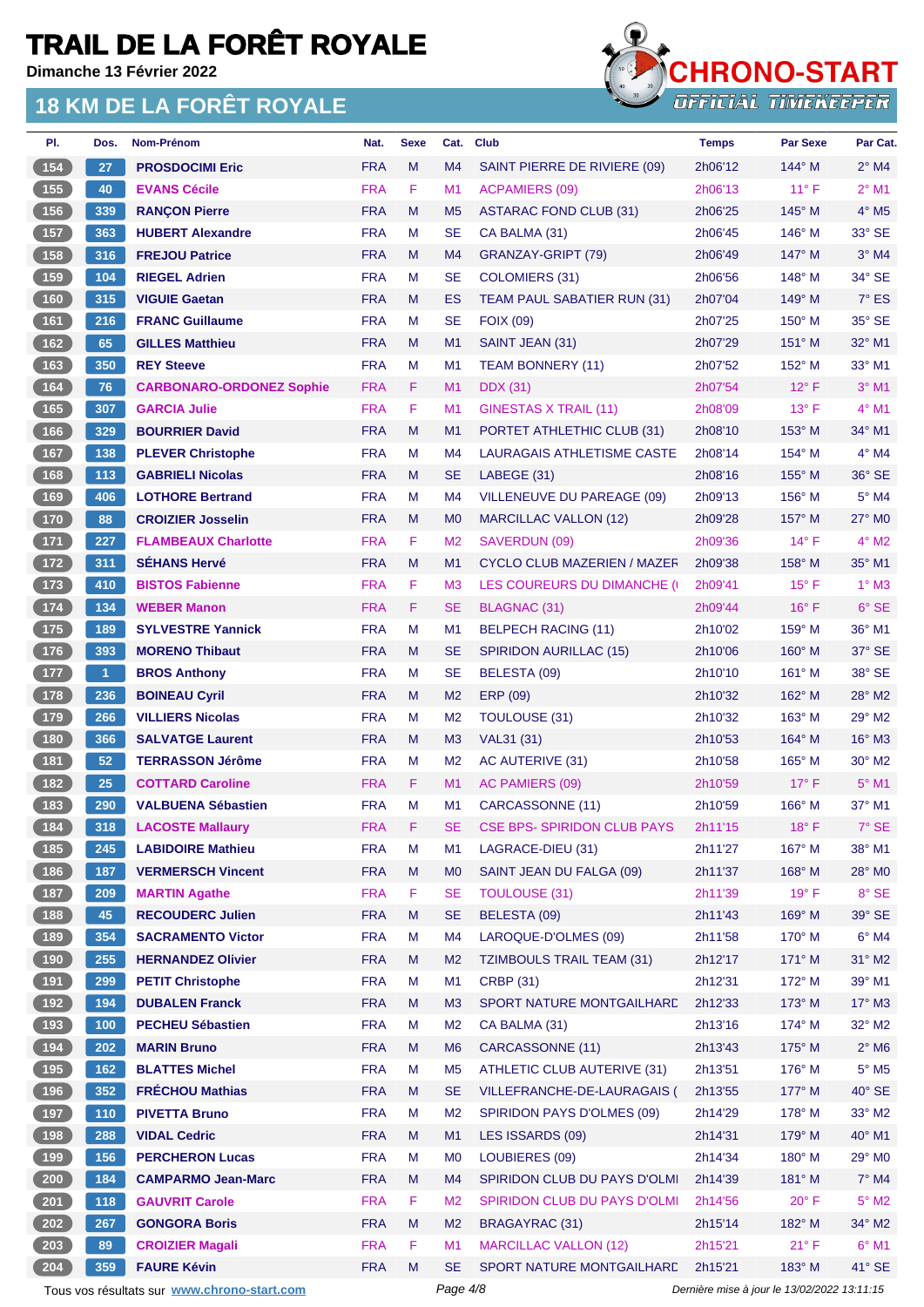**Dimanche 13 Février 2022**

#### **18 KM DE LA FORÊT ROYALE**



| Dos. | Nom-Prénom                     | Nat.       | <b>Sexe</b> | Cat.           | <b>Club</b>                         | <b>Temps</b> | <b>Par Sexe</b> | Par Cat.                   |
|------|--------------------------------|------------|-------------|----------------|-------------------------------------|--------------|-----------------|----------------------------|
| 130  | <b>LAFFAILLE Elodie</b>        | <b>FRA</b> | F           | <b>SE</b>      | <b>TOULOUSE (31)</b>                | 2h15'27      | $22^{\circ}$ F  | $9°$ SE                    |
| 292  | <b>SZALOKI-GUERRAND Hélène</b> | <b>FRA</b> | F           | M <sub>1</sub> | <b>ESCALQUENS (31)</b>              | 2h15'31      | $23^{\circ}$ F  | $7°$ M1                    |
| 234  | <b>CAFFIN Stephane</b>         | <b>FRA</b> | M           | M1             | <b>MONTAIGUT SUR SAVE (31)</b>      | 2h15'47      | 184° M          | 41° M1                     |
| 233  | <b>MENQUET Simon</b>           | <b>FRA</b> | M           | M1             | LEVIGNAC (31)                       | 2h15'52      | $185^\circ$ M   | 42° M1                     |
| 152  | <b>BARON Maïwen</b>            | <b>FRA</b> | F           | <b>SE</b>      | FARTLECK (31)                       | 2h16'12      | $24^{\circ}$ F  | $10^{\circ}$ SE            |
| 258  | <b>HUERTAS Pierre</b>          | <b>FRA</b> | M           | M <sub>5</sub> | <b>TZIMBOULS TRAIL TEAM (31)</b>    | 2h16'15      | 186° M          | $6^{\circ}$ M <sub>5</sub> |
| 377  | <b>FORET Philippe</b>          | <b>FRA</b> | M           | M <sub>4</sub> | CASTELNAUDARY TRIATHLON CI          | 2h16'26      | $187^\circ$ M   | 8° M4                      |
| 154  | <b>COUCOUREUX Arnaud</b>       | <b>FRA</b> | M           | M <sub>2</sub> | CA BALMA (31)                       | 2h16'30      | $188^\circ$ M   | 35° M2                     |
| 240  | <b>SANCHEZ Christophe</b>      | <b>FRA</b> | M           | M <sub>2</sub> | LES ZINZINS DES COTEAUX (31)        | 2h16'55      | $189^\circ$ M   | $36^\circ$ M2              |
| 244  | <b>MANTIN Bulle</b>            | <b>FRA</b> | F           | M <sub>2</sub> | LES ZINZINS DES COTEAUX (31)        | 2h16'56      | $25^{\circ}$ F  | $6°$ M2                    |
| 370  | <b>GUILLOU Mathis</b>          | <b>FRA</b> | M           | <b>SE</b>      | TOULOUSE (31)                       | 2h17'10      | $190^\circ$ M   | $42^{\circ}$ SE            |
| 435  | <b>CHAVARAIN Caroline</b>      | <b>FRA</b> | F           | M <sub>0</sub> |                                     | 2h17'11      | $26^{\circ}$ F  | $2^{\circ}$ MO             |
| 204  | <b>MENAUT Nicolas</b>          | <b>FRA</b> | M           | M <sub>0</sub> | <b>GANAC (09)</b>                   | 2h17'13      | $191^\circ$ M   | 30° M0                     |
| 17   | <b>ARSAC Laurent</b>           | <b>FRA</b> | M           | M <sub>2</sub> | BALMA (31)                          | 2h17'18      | 192° M          | $37^\circ$ M2              |
| 408  | <b>BERGIA Coralie</b>          | <b>FRA</b> | F           | ES             | UNIVERSITE TOULOUSE PAUL S/         | 2h17'37      | $27^\circ$ F    | $1^\circ$ ES               |
| 275  | <b>GERAUD Thomas</b>           | <b>FRA</b> | M           | ES             | FLEURANCE (32)                      | 2h17'51      | $193^\circ$ M   | 8° ES                      |
| 195  | <b>BEUZEBOC Yann</b>           | <b>FRA</b> | M           | M <sub>0</sub> | <b>LARRA (31)</b>                   | 2h17'52      | 194° M          | 31° MO                     |
| 36   | <b>LAURENT Lucas</b>           | <b>FRA</b> | M           | ES             | <b>LABASTIDE D'ANJOU (11)</b>       | 2h17'53      | 195° M          | $9°$ ES                    |
| 416  | <b>BONAMICH Fabien</b>         | <b>FRA</b> | M           | <b>SE</b>      | <b>SALLES SUR LHERS (11)</b>        | 2h17'56      | $196^\circ$ M   | $43^\circ$ SE              |
| 418  | <b>MANUBIN Mathilde</b>        | <b>FRA</b> | F           | M <sub>0</sub> | AUSSONNE (31)                       | 2h18'31      | $28^{\circ}$ F  | $3°$ MO                    |
| 425  | <b>ESQUIROL Rémi</b>           | <b>FRA</b> | M           | M <sub>0</sub> |                                     | 2h18'43      | $197^\circ$ M   | 32° M0                     |
|      | <b>TOURRETTE Thomas</b>        | <b>FRA</b> | M           | M <sub>0</sub> | GARDOUCH (31)                       | 2h18'46      | $198^\circ$ M   | 33° MO                     |
| 365  | <b>MARIETTE Jérôme</b>         | <b>FRA</b> | M           | M1             | <b>SATUC (09)</b>                   | 2h19'20      | $199^\circ$ M   | 43° M1                     |
|      | <b>MARCEL Sébastien</b>        | <b>FRA</b> | M           | M <sub>1</sub> | BEAUZELLE (31)                      | 2h19'45      | $200^\circ$ M   | 44° M1                     |
|      | <b>LUTZ Julien</b>             | <b>FRA</b> | M           | M1             | BOULOC (31)                         | 2h19'47      | 201° M          | $45^{\circ}$ M1            |
| 297  | <b>CAZAMEA Patrick</b>         | <b>FRA</b> | M           | M <sub>2</sub> | SEYSSES (31)                        | 2h19'50      | $202^\circ$ M   | 38° M2                     |
| 294  | <b>PUJOL Frederic</b>          | <b>FRA</b> | M           | M1             | L.A.C(11)                           | 2h19'56      | $203^\circ$ M   | 46° M1                     |
| 373  | <b>VALETTE Aline</b>           | <b>FRA</b> | F           | M <sub>2</sub> | CAP09 (09)                          | 2h20'02      | $29°$ F         | $7^\circ$ M2               |
| 123  | <b>LATRE Christophe</b>        | <b>FRA</b> | M           | M4             | AC PAMIERS (09)                     | 2h20'03      | $204^\circ$ M   | $9°$ M4                    |
| 114  | <b>WUYAM Jean Philippe</b>     | <b>FRA</b> | M           | M <sub>2</sub> | <b>TRACKS ATHLETES (32)</b>         | 2h20'05      | 205° M          | 39° M2                     |
| 92   | <b>DELIGNE Stephanie</b>       | <b>FRA</b> | F           | M1             | AC AUCH (32)                        | 2h20'05      | $30^\circ$ F    | $8^{\circ}$ M1             |
| 81   | <b>JARA Rozenn</b>             | <b>FRA</b> | F           | M <sub>2</sub> | CA BALMA (31)                       | 2h20'07      | 31° F           | $8^\circ$ M2               |
| 217  | <b>CHABBERT Romain</b>         | <b>FRA</b> | M           | M1             | <b>LAC (11)</b>                     | 2h20'09      | 206° M          | 47° M1                     |
| 360  | <b>FOURNET Anne-Charlotte</b>  | <b>FRA</b> | F           | <b>SE</b>      | <b>TOULOUSE (31)</b>                | 2h20'33      | 32° F           | $11^\circ$ SE              |
| 120  | <b>PARDO Camille</b>           | <b>FRA</b> | M           | M <sub>0</sub> | RIVIERE (81)                        | 2h20'41      | 207° M          | 34° MO                     |
| 436  | <b>ZAMUNER Chantal</b>         | <b>FRA</b> | F           | M4             |                                     | 2h20'47      | $33^\circ$ F    | $1^\circ$ M4               |
| 41   | <b>DEDIEU Christophe</b>       | <b>FRA</b> | M           | <b>SE</b>      | SAINT JEAN DU FALGA (09)            | 2h20'49      | 208° M          | 44° SE                     |
| 97   | <b>DAVID Dorian</b>            | <b>FRA</b> | M           | M <sub>2</sub> | <b>VERNETTRAIL (09)</b>             | 2h21'03      | $209^\circ$ M   | 40° M2                     |
| 94   | <b>ESQUIROL Justine</b>        | <b>FRA</b> | F           | <b>SE</b>      | <b>VERNIOLLE (09)</b>               | 2h21'04      | $34^{\circ}$ F  | $12^{\circ}$ SE            |
| 90   | <b>LEROUGE Olivier</b>         | <b>FRA</b> | M           | M <sub>2</sub> | <b>TEAM TRAIL'QUILLOU (09)</b>      | 2h21'19      | 210° M          | 41° M2                     |
| 124  | <b>BILLET Sandrine</b>         | <b>FRA</b> | F           | M <sub>3</sub> | <b>SAINT LARY AURE MONTAGNE (3)</b> | 2h21'32      | $35^{\circ}$ F  | $2^{\circ}$ M3             |
| 50   | <b>BELHON Philippe</b>         | <b>FRA</b> | M           | M <sub>3</sub> | <b>MAZERES COURSE PEDESTRE (C</b>   | 2h21'43      | $211^\circ$ M   | 18° M3                     |
| 296  | <b>LOZE Thomas</b>             | <b>FRA</b> | M           | M <sub>0</sub> | LAVAUR (81)                         | 2h21'44      | $212^{\circ}$ M | 35° MO                     |
| 139  | <b>MORENO Christelle</b>       | <b>FRA</b> | F           | M <sub>2</sub> | LAURAGAIS ATHLETISME CLUB (1        | 2h21'59      | $36^{\circ}$ F  | $9°$ M2                    |
| 135  | <b>MENAUT Mylène</b>           | <b>FRA</b> | F           | <b>SE</b>      | <b>VIRA (09)</b>                    | 2h22'00      | $37^\circ$ F    | 13° SE                     |
| 348  | <b>CHARRIER Meïssa</b>         | <b>FRA</b> | F           | <b>ES</b>      | PAMIERS (09)                        | 2h22'08      | 38°F            | $2^{\circ}$ ES             |
| 397  | <b>ROS Philippe</b>            | <b>FRA</b> | M           | M <sub>3</sub> | PAMIERS (09)                        | 2h22'34      | $213^\circ$ M   | 19° M3                     |
| 242  | <b>BERGÈRE David</b>           | <b>FRA</b> | M           | M <sub>2</sub> | SPIRIDON CLUB DU PAYS D OLM         | 2h22'56      | 214° M          | 42° M2                     |
| 411  | <b>MOUGEY Marie-Laure</b>      | <b>FRA</b> | F           | M <sub>2</sub> | SPIRIDON CLUB DU PAYS DOLME         | 2h23'05      | 39° F           | $10^{\circ}$ M2            |
| 351  | <b>REY Virginie</b>            | <b>FRA</b> | F           | M <sub>1</sub> | <b>RAISSAC SUR LAMPY (11)</b>       | 2h23'09      | 40°F            | $9°$ M1                    |
| 285  | <b>AMARDEILH Cyril</b>         | <b>FRA</b> | M           | M <sub>2</sub> | CAP 09 (09)                         | 2h23'27      | $215^\circ$ M   | 43° M2                     |
|      | 238<br>127<br>131              |            |             |                |                                     |              |                 |                            |

Tous vos résultats sur **[www.chrono-start.com](https://www.chrono-start.com/)** Page 5/8 Page 5/8 Dernière mise à jour le 13/02/2022 13:11:15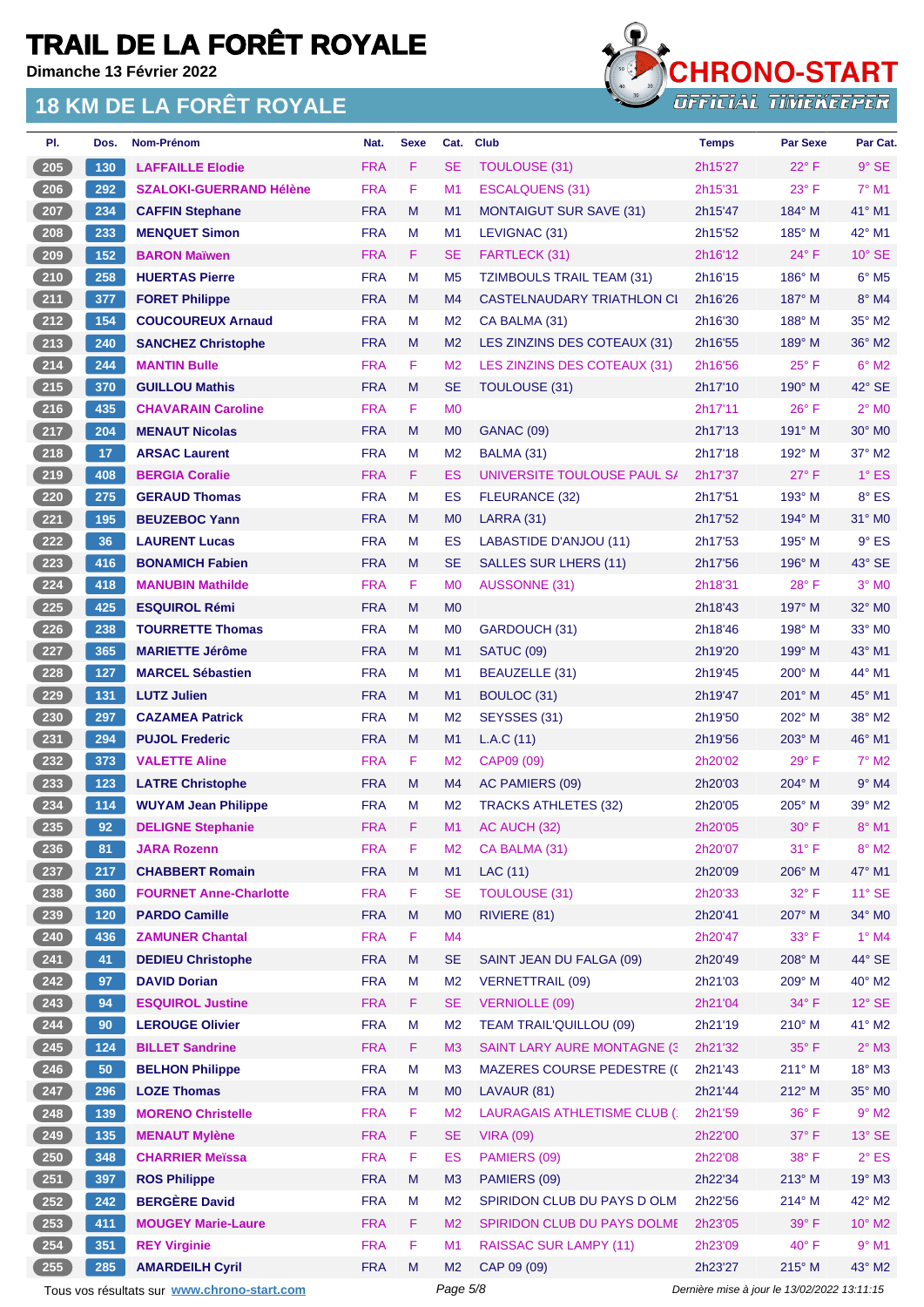**Dimanche 13 Février 2022**

#### **18 KM DE LA FORÊT ROYALE**



| PI.                          | Dos.            | Nom-Prénom                  | Nat.       | <b>Sexe</b> | Cat.           | <b>Club</b>                         | <b>Temps</b> | <b>Par Sexe</b> | Par Cat.                 |
|------------------------------|-----------------|-----------------------------|------------|-------------|----------------|-------------------------------------|--------------|-----------------|--------------------------|
| 256                          | 144             | <b>NAUDÉ Nicolas</b>        | <b>FRA</b> | M           | M <sub>2</sub> | BPBO 31 (31)                        | 2h23'40      | $216^\circ$ M   | 44° M2                   |
| 257                          | 55              | <b>SAOUT Sylvain</b>        | <b>FRA</b> | M           | M <sub>3</sub> | <b>TZIMBOULS TRAIL TEAM (31)</b>    | 2h23'41      | 217° M          | 20° M3                   |
| $\overline{258}$             | 180             | <b>CASTELLA David</b>       | <b>FRA</b> | M           | M <sub>2</sub> | BPBO 31 (31)                        | 2h23'41      | $218^\circ$ M   | 45° M2                   |
| 259                          | 386             | <b>GRELLET Arnaud</b>       | <b>FRA</b> | м           | M1             | <b>LES SERRUNNERS (09)</b>          | 2h23'45      | $219^\circ$ M   | 48° M1                   |
| 260                          | 201             | <b>MARCHANDISE Jimmy</b>    | <b>FRA</b> | M           | M <sub>1</sub> | MAZERES (09)                        | 2h24'12      | 220° M          | 49° M1                   |
| $261$                        | 398             | <b>MALLET Serge</b>         | <b>FRA</b> | M           | M <sub>6</sub> | <b>MONTOULIEU ST BERNARD (31)</b>   | 2h24'17      | $221^\circ$ M   | $3°$ M6                  |
| 262                          | 72              | <b>BELIN Arnaud</b>         | <b>FRA</b> | M           | <b>SE</b>      | VARILHES (09)                       | 2h24'20      | 222° M          | 45° SE                   |
| $263$                        | 212             | <b>DEMAIZIERE Thomas</b>    | <b>FRA</b> | M           | <b>SE</b>      | <b>CHTARBES FITNESS CLUB (31)</b>   | 2h24'21      | 223° M          | 46° SE                   |
| $264$                        | 273             | <b>HONTAA Alix</b>          | <b>FRA</b> | F           | <b>SE</b>      | TOULOUSE (31)                       | 2h24'41      | $41^{\circ}$ F  | $14^\circ$ SE            |
| $265$                        | 160             | <b>LABURTHE Lisa</b>        | <b>FRA</b> | F           | <b>SE</b>      | ROQUESERIERE (31)                   | 2h24'44      | $42^{\circ}$ F  | $15^\circ$ SE            |
| 266                          | 163             | <b>RAPINAT Claire</b>       | <b>FRA</b> | F           | <b>SE</b>      | <b>MONTPELLIER DE MEDILLAN (17)</b> | 2h24'44      | $43^{\circ}$ F  | $16^\circ$ SE            |
| 267                          | 247             | <b>VALERY Jean Pierre</b>   | <b>FRA</b> | м           | M <sub>3</sub> | MASSAT (09)                         | 2h24'45      | 224° M          | $21^{\circ}$ M3          |
| 268                          | 284             | <b>ORTUNO Corentin</b>      | <b>FRA</b> | M           | ES             | <b>RIEUCROS (09)</b>                | 2h24'49      | 225° M          | $10^{\circ}$ ES          |
| 269                          | 176             | <b>PARDO Julien</b>         | <b>FRA</b> | M           | M <sub>1</sub> | PLAISANCE DU TOUCH (31)             | 2h24'56      | 226° M          | $50^\circ$ M1            |
| 270                          | 206             | <b>REZE Nicolas</b>         | <b>FRA</b> | M           | M1             | TOULOUSE (31)                       | 2h24'58      | 227° M          | 51° M1                   |
| 271                          | 346             | <b>LAMBERT Mathilde</b>     | <b>FRA</b> | F           | M <sub>0</sub> | <b>LES GRACIEUX RUNNERS (31)</b>    | 2h25'10      | 44° F           | $4^\circ$ MO             |
| 272                          | 249             | <b>BUGADA Marc</b>          | <b>FRA</b> | M           | M <sub>3</sub> | <b>BON REPOS SUR AUSSONNELLE</b>    | 2h25'12      | 228° M          | 22° M3                   |
| 273                          | 96              | <b>RIVIÈRE Frédéric</b>     | <b>FRA</b> | м           | M <sub>2</sub> | SAINT-JEAN (31)                     | 2h25'19      | 229° M          | 46° M2                   |
| 274                          | 341             | <b>BAVATO Christophe</b>    | <b>FRA</b> | M           | M <sub>4</sub> | <b>DESPERADO TRAIL (81)</b>         | 2h25'21      | $230^\circ$ M   | 10° M4                   |
| $275$                        | 335             | <b>RAYNAUD Kathleen</b>     | <b>FRA</b> | F           | M <sub>2</sub> | <b>DESPERADO TRAIL (81)</b>         | 2h25'21      | $45^{\circ}$ F  | 11° M2                   |
| $\boxed{276}$                | 304             | <b>GALY Christophe</b>      | <b>FRA</b> | M           | M1             | LAVELANET (09)                      | 2h25'22      | 231° M          | 52° M1                   |
|                              |                 |                             | <b>FRA</b> | F           |                |                                     |              |                 | 10° M1                   |
| 277                          | 302             | <b>SAMAZAN Céline</b>       |            |             | M1             | LES ZINZINS DES COTEAUX (31)        | 2h25'22      | $46^{\circ}$ F  |                          |
| 278                          | 257             | <b>DELOR Guillaume</b>      | <b>FRA</b> | M           | M1             | <b>TZIMBOULS TRAIL TEAM (31)</b>    | 2h25'24      | 232° M          | 53° M1                   |
| 279                          | 53              | <b>VENTURI Fabien</b>       | <b>FRA</b> | M           | M <sub>0</sub> | BESSENS (82)                        | 2h25'46      | 233° M          | 36° MO                   |
| 280                          | 3 <sup>2</sup>  | <b>BERNA Sandie</b>         | <b>FRA</b> | F           | M <sub>0</sub> | CALMONT (31)                        | 2h26'00      | $47^\circ$ F    | $5^\circ$ MO             |
| 281                          | 48              | <b>FERRIÉ Ludovic</b>       | <b>FRA</b> | M           | M <sub>0</sub> | ROC POMPERTUZAT (09)                | 2h26'03      | 234° M          | 37° M0                   |
| 282                          | 57              | <b>MARTINAZZI Sophie</b>    | <b>FRA</b> | F           | M1             | <b>SPIRIDON PAYS DOLMES (09)</b>    | 2h26'07      | $48^{\circ}$ F  | 11° M1                   |
| 283                          | 8               | <b>ORTUNO Sébastien</b>     | <b>FRA</b> | м           | M <sub>3</sub> | <b>RIEUCROS (09)</b>                | 2h26'15      | 235° M          | 23° M3                   |
| 284                          | 403             | <b>PELOFI Laurent</b>       | <b>FRA</b> | M           | M <sub>3</sub> | LA TOUR DU CRIEU 09 (09)            | 2h26'30      | $236^\circ$ M   | $24^\circ$ M3            |
| 285                          | 80              | <b>BORDENEUVE Didier</b>    | <b>FRA</b> | M           | M <sub>4</sub> | <b>SPIRIDON CLUB DU PAYS D'OLMI</b> | 2h26'30      | 237° M          | 11° M4                   |
| 286                          | 183             | <b>LAPHA Pierre</b>         | <b>FRA</b> | M           | M <sub>2</sub> | <b>TOURNEFEUILLE (31)</b>           | 2h26'31      | 238° M          | 47° M2                   |
| 287                          | 399             | <b>BRUNEL Virginie</b>      | <b>FRA</b> | F           | M <sub>2</sub> | <b>AUTERIVE (31)</b>                | 2h26'32      | 49°F            | $12^{\circ}$ M2          |
| 288                          | 153             | <b>DEDIEU Bernard</b>       | <b>FRA</b> | ${\sf M}$   | M <sub>4</sub> | PORTET ATHLETIC CLUB (31)           | 2h26'35      | 239° M          | 12° M4                   |
| 289                          | 200             | <b>PLANTIE Marine</b>       | <b>FRA</b> | F           | M <sub>0</sub> | <b>COUREURS MARCHEURS CAVAN</b>     | 2h26'41      | $50^\circ$ F    | $6^{\circ}$ MO           |
| 290                          | 340             | <b>DECAYEUX Philippe</b>    | <b>FRA</b> | M           | M <sub>2</sub> | CAP 09 (09)                         | 2h26'54      | 240° M          | 48° M2                   |
| 291                          | 384             | <b>ROLAND Didier</b>        | <b>FRA</b> | M           | M <sub>3</sub> | <b>BREST (29)</b>                   | 2h26'56      | 241° M          | $25^\circ$ M3            |
| $\frac{292}{ }$              | 380             | <b>ROLAND Eric</b>          | <b>FRA</b> | M           | M <sub>2</sub> | SEYSSES (31)                        | 2h26'56      | 242° M          | 49° M2                   |
| 293                          | 309             | <b>DINÉ Alexandre</b>       | <b>FRA</b> | M           | M <sub>0</sub> | ARIGNAC (09)                        | 2h27'39      | 243° M          | 38° MO                   |
| 294                          | 395             | <b>GUERRERO Lionel</b>      | <b>FRA</b> | M           | M1             | ARVIGNA (09)                        | 2h27'52      | 244° M          | 54° M1                   |
| $\left(295\right)$           | 192             | <b>ARANGUENA Thomas</b>     | <b>FRA</b> | М           | M <sub>0</sub> | LE FAGET (31)                       | 2h28'03      | 245° M          | 39° MO                   |
| 296                          | 300             | <b>RAUZY Christelle</b>     | <b>FRA</b> | F.          | M <sub>3</sub> | <b>VO2MAX (09)</b>                  | 2h28'12      | $51^{\circ}$ F  | $3^\circ$ M3             |
| 297                          | 333             | <b>POUTIER Eric</b>         | <b>FRA</b> | M           | M <sub>3</sub> | LES ZINZINS DES COTEAUX (31)        | 2h28'58      | 246° M          | 26° M3                   |
| $\left( \right. 298 \right)$ | 102             | <b>CAPELLA Florent</b>      | <b>FRA</b> | M           | M <sub>2</sub> | CAP 09 (09)                         | 2h29'13      | 247° M          | $50^\circ$ M2            |
| $299$                        | 33              | <b>CERNY Chrystelle</b>     | <b>FRA</b> | F           | M1             | AC PAMIERS (09)                     | 2h29'29      | 52°F            | 12° M1                   |
| 300                          | 12 <sub>2</sub> | <b>PAILLAS Jean-Marc</b>    | <b>FRA</b> | M           | M <sub>5</sub> | LAVELANET (09)                      | 2h30'11      | 248° M          | $7^\circ$ M <sub>5</sub> |
| 301                          | 191             | <b>BELTRAMI Marie-Ange</b>  | <b>FRA</b> | F           | M <sub>3</sub> | LES ZINZINS DES COTEAUX (31)        | 2h30'14      | 53°F            | $4^\circ$ M3             |
| 302                          | 148             | <b>GUIRAUD Joël</b>         | <b>FRA</b> | M           | M <sub>3</sub> | <b>AUTERIVE AC (31)</b>             | 2h30'21      | 249° M          | 27° M3                   |
| 303                          | 342             | <b>CUVELIER Guy Wilfrid</b> | <b>FRA</b> | M           | M <sub>3</sub> | <b>COUFFOULENS (11)</b>             | 2h30'39      | 250° M          | 28° M3                   |
| 304                          | 301             | <b>LAVILLE Noah</b>         | <b>FRA</b> | M           | M1             | VO2MAX TARASCON-SUR-ARIEG           | 2h30'50      | 251° M          | 55° M1                   |
| 305                          | 388             | <b>SANDRÉ Jérôme</b>        | <b>FRA</b> | M           | M <sub>1</sub> | <b>BRAM</b> (11)                    | 2h30'50      | 252° M          | 56° M1                   |
| 306                          | 60              | <b>DUFRECHOU Benoit</b>     | <b>FRA</b> | M           | <b>SE</b>      | <b>BOULOGNE SUR GESSE (31)</b>      | 2h30'53      | 253° M          | 47° SE                   |
|                              |                 |                             |            |             |                |                                     |              |                 |                          |

Tous vos résultats sur **[www.chrono-start.com](https://www.chrono-start.com/)** Page 6/8 Page 6/8 Dernière mise à jour le 13/02/2022 13:11:15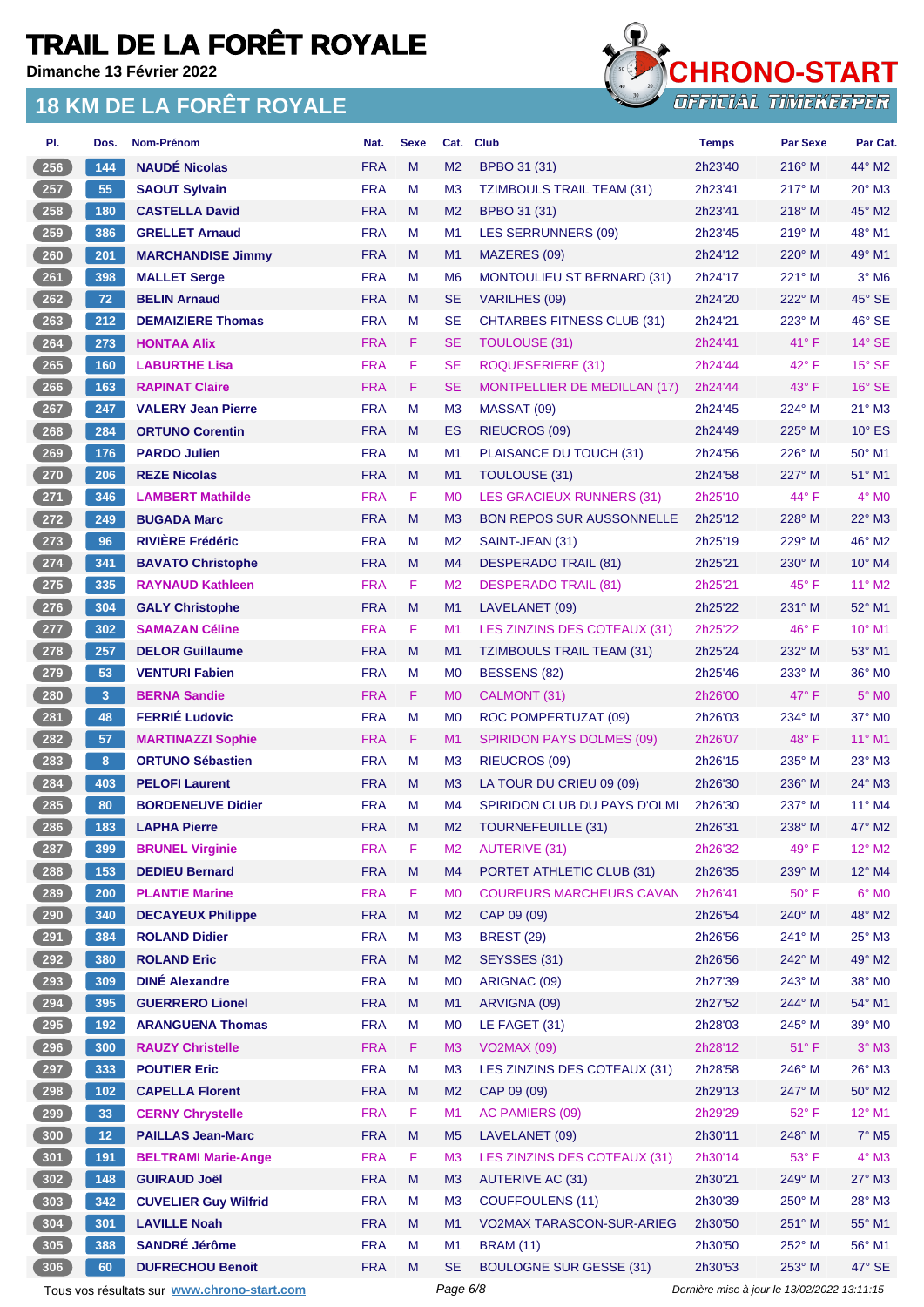**Dimanche 13 Février 2022**



| PI.           | Dos.           | <b>Nom-Prénom</b>                           | Nat.       | <b>Sexe</b> | Cat.           | <b>Club</b>                       | <b>Temps</b>                                | <b>Par Sexe</b> | Par Cat.                 |
|---------------|----------------|---------------------------------------------|------------|-------------|----------------|-----------------------------------|---------------------------------------------|-----------------|--------------------------|
| 307           | $112$          | <b>MESTRIE Christophe</b>                   | <b>FRA</b> | M           | M <sub>3</sub> | RAMONVILLE SAINT AGNE (31)        | 2h30'55                                     | 254° M          | $29^\circ$ M3            |
| 308           | 407            | <b>CORNEL Cathy</b>                         | <b>FRA</b> | F           | M <sub>3</sub> | CRAMPAGNA (09)                    | 2h31'19                                     | $54^{\circ}$ F  | $5^\circ$ M3             |
| 309           | 30             | <b>BECHU Manon</b>                          | <b>FRA</b> | F           | M <sub>0</sub> | PIBRAC (31)                       | 2h31'51                                     | $55^{\circ}$ F  | $7^\circ$ MO             |
| 310           | 31             | <b>PECHEUR Samuel</b>                       | <b>FRA</b> | M           | M1             | PIBRAC (31)                       | 2h31'52                                     | 255° M          | $57^\circ$ M1            |
| 311           | 280            | <b>TROVILLE Julien</b>                      | <b>FRA</b> | M           | M <sub>1</sub> | ABSOLU RAID (31)                  | 2h32'04                                     | 256° M          | 58° M1                   |
| 312           | 164            | <b>CRASTES Lionel</b>                       | <b>FRA</b> | M           | M <sub>1</sub> | ESTARUNING (66)                   | 2h32'05                                     | 257° M          | 59° M1                   |
| $\sqrt{313}$  | 159            | <b>BITARD Grégory</b>                       | <b>FRA</b> | M           | M <sub>0</sub> | MALLEON (09)                      | 2h32'15                                     | $258^{\circ}$ M | $40^\circ$ MO            |
| 314           | 433            | <b>ROSICH Malvina</b>                       | <b>FRA</b> | F           | <b>SE</b>      |                                   | 2h32'16                                     | 56°F            | 17° SE                   |
| 315           | 115            | <b>GABRIELI Pierre</b>                      | <b>FRA</b> | M           | M <sub>5</sub> | LAVELANET (09)                    | 2h32'27                                     | $259^{\circ}$ M | $8^\circ$ M <sub>5</sub> |
| 316           | 56             | <b>MAZARD Laurent</b>                       | <b>FRA</b> | м           | M4             | AC AUTERIVE (31)                  | 2h32'37                                     | $260^\circ$ M   | 13° M4                   |
| 317           | 172            | <b>FOURNIE Georges</b>                      | <b>FRA</b> | M           | M7             | ST JEAN DE VERGES (09)            | 2h32'38                                     | 261° M          | $2^{\circ}$ M7           |
| 318           | 344            | <b>BARON Benoit</b>                         | <b>FRA</b> | м           | M <sub>2</sub> | LES SER'RUNNERS (09)              | 2h32'54                                     | 262° M          | 51° M2                   |
| 319           | 394            | <b>MENGUAL Xavier</b>                       | <b>FRA</b> | M           | M <sub>3</sub> | <b>MONTGISCARD (31)</b>           | 2h33'48                                     | 263° M          | $30^\circ$ M3            |
| $\boxed{320}$ | 358            | <b>GONZAGA Marie</b>                        | <b>FRA</b> | F           | M <sub>4</sub> | LYON SPORT METROPOLE (69)         | 2h33'49                                     | $57^\circ$ F    | $2°$ M4                  |
| 321           | 322            | <b>MONS David</b>                           | <b>FRA</b> | M           | M <sub>3</sub> | <b>AUTERIVE (31)</b>              | 2h34'03                                     | 264° M          | $31^\circ$ M3            |
| 322           | 87             | <b>COMMINGES Gaëlle</b>                     | <b>FRA</b> | F           | M1             | <b>SNM (09)</b>                   | 2h34'29                                     | $58^{\circ}$ F  | 13° M1                   |
| 323           | 37             | <b>FORET Marc</b>                           | <b>FRA</b> | M           | <b>SE</b>      | CASTELNAUDARY TRIATHLON CI        | 2h34'40                                     | 265° M          | 48° SE                   |
| 324           | 368            | <b>ZAMITH Laurence</b>                      | <b>FRA</b> | F           | M <sub>4</sub> | <b>LES GAMBETTES (31)</b>         | 2h35'24                                     | 59° F           | $3°$ M4                  |
| 325           | 116            | <b>CHAMAYOU Josian</b>                      | <b>FRA</b> | M           | M1             | ALBI FREE RUNNING (81)            | 2h35'55                                     | 266° M          | 60° M1                   |
| 326           | 400            | <b>FONTES Michel</b>                        | <b>FRA</b> | M           | M4             | LES CLOCHE-PIEDS (81)             | 2h37'55                                     | 267° M          | 14° M4                   |
| 327           | 271            | <b>QUERIO Jean</b>                          | <b>FRA</b> | M           | M4             | LES FOULEES DU KERKORB (11)       | 2h38'13                                     | 268° M          | $15^{\circ}$ M4          |
| $328$         | 169            | <b>RÉTIVEAU Audrey</b>                      | <b>FRA</b> | F           | M <sub>2</sub> | CRAMPAGNA (09)                    | 2h38'19                                     | $60^{\circ}$ F  | 13° M2                   |
| $329$         | 298            | <b>CARTRON Jacques</b>                      | <b>FRA</b> | M           | M <sub>4</sub> | TOULOUSE (31)                     | 2h38'23                                     | 269° M          | $16^{\circ}$ M4          |
| 330           | 421            | <b>GOROMARA Guillaume</b>                   | <b>FRA</b> | M           | M <sub>0</sub> | TARBES (65)                       | 2h39'20                                     | 270° M          | 41° MO                   |
| 331           | 367            | <b>ALMEIDA Michelle</b>                     | <b>FRA</b> | F           | M4             | LES GAMBETTES (31)                | 2h39'21                                     | $61^{\circ}$ F  | $4^\circ$ M4             |
| $332$         | 132            | <b>RULLIER Fabien</b>                       | <b>FRA</b> | M           | M <sub>2</sub> | SPIRIDON DU PAYS DOLMES (09)      | 2h39'30                                     | 271° M          | 52° M2                   |
| 333           | 166            | <b>TRANI Julien</b>                         | <b>FRA</b> | M           | M <sub>1</sub> | TEAM TRAIL'QUILLOU (09)           | 2h39'53                                     | 272° M          | 61° M1                   |
| $334$         | 429            | <b>PAGNIER Audrey</b>                       | <b>FRA</b> | F           | M1             |                                   | 2h40'18                                     | 62°F            | 14° M1                   |
| 335           | 415            | <b>PORTE Lydie</b>                          | <b>FRA</b> | F           | M <sub>2</sub> | SATUC (31)                        | 2h40'18                                     | $63^\circ$ F    | 14° M2                   |
| 336           | 213            | <b>LATOUR Julien</b>                        | <b>FRA</b> | M           | M <sub>0</sub> | LA TOUR DU CRIEU (09)             | 2h40'22                                     | $273^\circ$ M   | $42^{\circ}$ MO          |
| 337           | 422            | <b>ZITOUNI Cherif</b>                       | <b>FRA</b> | M           | M1             | SPIRIDON (09)                     | 2h42'06                                     | 274° M          | 62° M1                   |
| 338           | 62             | <b>LORIEUL Christophe</b>                   | <b>FRA</b> | M           | M <sub>1</sub> | LAVELANET (09)                    | 2h42'07                                     | 275° M          | 63° M1                   |
| 339           | 141            | <b>MACE Olivier</b>                         | <b>FRA</b> | M           | M4             | <b>TOULOUSE (31)</b>              | 2h42'12                                     | 276° M          | 17° M4                   |
| $340$         | 193            | <b>GAY Alexandre</b>                        | <b>FRA</b> | M           | M <sub>1</sub> | CALMONT (31)                      | 2h42'57                                     | 277° M          | $64^\circ$ M1            |
| 341           | 225            | <b>PETITJEAN Delphine</b>                   | <b>FRA</b> | F.          | M <sub>0</sub> | PAMIERS (09)                      | 2h42'57                                     | $64^{\circ}$ F  | 8° MO                    |
| 342           | 63             | <b>GRENOUILLEAU Maryline</b>                | <b>FRA</b> | F           | M <sub>0</sub> | LHERM (31)                        | 2h43'07                                     | $65^{\circ}$ F  | $9°$ MO                  |
| 343           | 174            | <b>BATTISTELLA Guillaume</b>                | <b>FRA</b> | M           | M <sub>0</sub> | PECHBUSQUE (31)                   | 2h43'23                                     | 278° M          | 43° MO                   |
| 344           | 125            | <b>SANCHEZ Robert</b>                       | <b>FRA</b> | M           | M4             | AUCUN (09)                        | 2h43'57                                     | 279° M          | 18° M4                   |
| 345           | 161            | <b>MONIE Carine</b>                         | <b>FRA</b> | F           | M <sub>2</sub> | <b>SPIRIDON PAYS D'OLMES (09)</b> | 2h45'29                                     | $66^{\circ}$ F  | $15^{\circ}$ M2          |
| 346           | 38             | <b>BRU Sonia</b>                            | <b>FRA</b> | F           | M1             | <b>BLABLARUNNEUR (09)</b>         | 2h46'04                                     | $67^\circ$ F    | 15° M1                   |
| 347           | 291            | <b>VIAL Aude</b>                            | <b>FRA</b> | F           | M1             | <b>CARCASSONNE (11)</b>           | 2h46'05                                     | $68^{\circ}$ F  | 16° M1                   |
| $348$         | 34             | <b>DAMAS Luisa</b>                          | <b>FRA</b> | F           | M <sub>3</sub> | LABASTIDE D ANJOU (11)            | 2h46'05                                     | 69°F            | $6^\circ$ M3             |
| 349           | 119            | <b>SPADOT Bertrand</b>                      | <b>FRA</b> | M           | M <sub>5</sub> | COM 3203OC (09)                   | 2h46'06                                     | 280° M          | $9°$ M <sub>5</sub>      |
| 350           | 256            | <b>LAFFONT Roselyne</b>                     | <b>FRA</b> | F           | M <sub>3</sub> | <b>TZIMBOULS TRAIL TEAM (09)</b>  | 2h46'37                                     | 70°F            | $7^\circ$ M3             |
| 351           | 5 <sub>5</sub> | <b>VANARA Daniel</b>                        | <b>FRA</b> | M           | M4             | <b>SONICS TURTULES (82)</b>       | 2h47'55                                     | 281° M          | 19° M4                   |
| $352$         | 396            | <b>JACQUES Florence</b>                     | <b>FRA</b> | F           | M <sub>0</sub> | <b>TRIATHLETE CLUB NARBONNAIS</b> | 2h48'52                                     | $71^\circ$ F    | 10° MO                   |
| 353           |                |                                             | <b>FRA</b> | F           | M <sub>0</sub> |                                   |                                             | $72^{\circ}$ F  | 11° MO                   |
|               | $121$          | <b>HUGUES Marion</b>                        |            |             |                | <b>TOULOUSE (31)</b>              | 2h49'24                                     |                 |                          |
| $354$         | 404            | <b>DELVOYE Adonis</b>                       | <b>FRA</b> | M           | M <sub>3</sub> | <b>VERNIOLLE (09)</b>             | 2h50'03                                     | 282° M<br>73° F | 32° M3                   |
| 355           | 438            | <b>LINGRAND Vanessa</b>                     | <b>FRA</b> | F.          | M1             |                                   | 2h50'30                                     |                 | 17° M1                   |
| 356           | 226            | <b>GARCIA Marion</b>                        | <b>FRA</b> | F           | M <sub>0</sub> | <b>RIEUCROS (09)</b>              | 2h52'38                                     | 74° F           | 12° M <sub>0</sub>       |
| 357           | 11             | <b>KIKOLSKI Sandrine</b>                    | <b>FRA</b> | F           | M1             | ATLHE 632 (31)                    | 2h52'43                                     | 75°F            | 18° M1                   |
|               |                | Tous vos résultats sur www.chrono-start.com |            |             | Page 7/8       |                                   | Dernière mise à jour le 13/02/2022 13:11:15 |                 |                          |